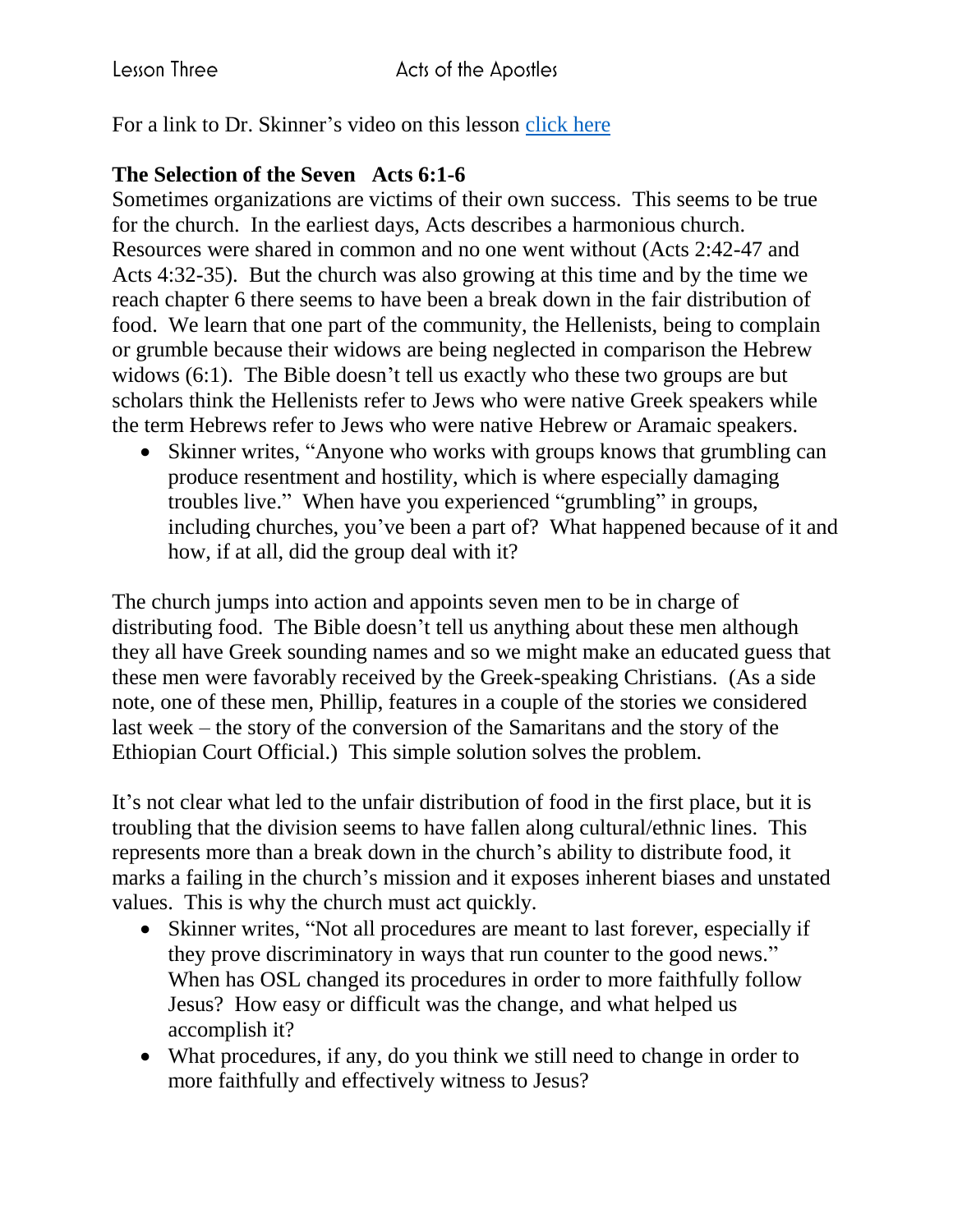## **The Council in Jerusalem Acts 15:1-21**

Sometimes an issue resurfaces and a decision needs to be revisited. This is especially true when the issue is contentious or the decision controversial. And that was the case about the inclusion of the Gentiles. Not whether they should be included, on that point they agreed – yes, God's salvation offered in Jesus is for everyone including the Gentiles. But how should the Gentiles be included?

It's worth restating that at this point in time, Christianity was a movement within Judaism. The church did not see itself as a separate religion but as a sect within Judaism. Christians, both the first believers and believers today, proclaim that Jesus is the fulfilment of the promises God made to God's people, promises that are recorded in Jewish Scriptures (what Christians call the Old Testament).

In 70CE the Romans destroyed the Temple. Different groups within Judaism responded in different ways to this catastrophe, including Christians. It wasn't until this time, that Christianity and Judaism really started to go their separate ways. So in the early days of the church, most believers were Law observant Jews and would've expected new Christian converts to become law observant as well. This is why Peter's decision to fully welcome Cornelius and his household without any requirements was so shocking. Given what's at stake, it is not surprising, then, that this issue comes up again as more and more Gentiles hear the good news and are brought into the church.

Paul and Barnabas had been out on spreading the good news and founding churches (Acts 13-14). While they are in Antioch, elders from the Jerusalem church arrive with some conflicting advice. They tell these new Christians that in order to be saved they must be circumcised (15:1). Paul debates with them in Antioch but eventually heads to Jerusalem to help settle the matter (15:2). In Jerusalem, it is a group of Pharisees that argue for law observance for new Christian converts (15:5).

Pharisees were well-known within Jewish groups for being strict observers of the Law. The Gospels tend to paint this group of Jews as a foil for Jesus. They are described as self-righteous and opposed to the message Jesus brings. But, in fact, Jesus has much in common with the Pharisees. They do argue over the finer points of the Law, but on the big issues, especially, for example, the issue of the resurrection of the dead, they agree. After the destruction of the Temple Pharisaical Judaism wins out among the sects of Judaism and eventually develops into the Rabbinical Judaism of our day.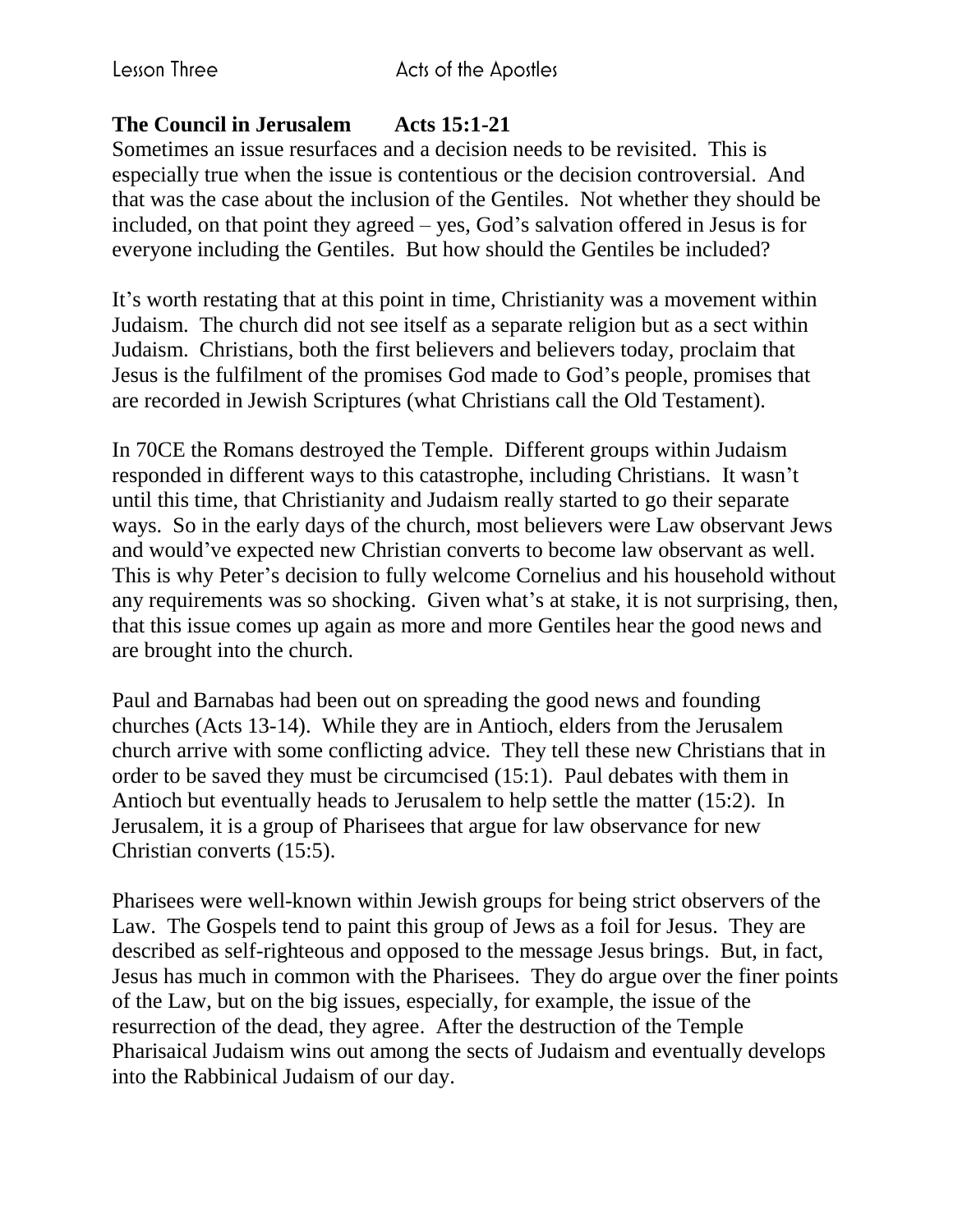- Why do you think the inclusion of the Gentiles (non-Jews) in the church was of concern for the Pharisees?
- Acts does not record what the Pharisees said. What arguments do you think they made? If you were a Pharisee what arguments would you make?
	- o Read Exodus 19:1-6, Leviticus 19:1-2, Psalm 19:9-13, Matthew 5:17- 20 to help you construct your arguments.

After the Pharisees make their arguments, Peter gets up and shares again his experience with Cornelius. He ends his argument with these words, "we believe that we will be saved through the grace of the Lord Jesus, just as they will" (15:11). Then Paul and Barnabas are invited to share their experiences and tell what they have witnessed God doing among the Gentiles (15:12). When Paul and Barnabas are done speaking, James gets up to speak (this is not James the disciple/apostle, he was martyred in chapter 12; but one of Jesus' brothers who seems to have had a leadership position in the Jerusalem church). James argues for the full inclusion of the Gentiles but with a couple of stipulations (15:19-20). Acts does not tell us why James insists on these requirements and not others. But it seems to be some kind of compromise that perhaps touches on some of the most concerning practices without overly burdening new converts.

- In the debate that took place in Jerusalem, different groups appeal to Scripture, tradition, and their own lived experiences. In making a decision, how much weight should the church give to each of these? What happens when one is over-emphasized? What happens when we ignore one?
- Peter says that we are "saved through the grace of the Lord Jesus." How might this statement help guide our conversations with other groups of Christians? How might this statement help guide our conversations with those outside the church?

## **Paul in Tyre Acts 21:1-6**

Sometimes the discernment process leads different groups of people to different decisions. This is what happens in the final passage we are going to consider for this week. Paul is convinced that he needs to go to Jerusalem (19:21) even though he knows that he is likely to meet opposition there and be arrested (20:22-24). On his way to Jerusalem he makes a stop to say good-bye to the church in Ephesus (20:17-38). As he gets ready to board the ship, he prays with the Ephesians and everyone is overcome with grief (20:36-38).

• When, if ever, have you followed the Spirit even though doing so caused you grief?